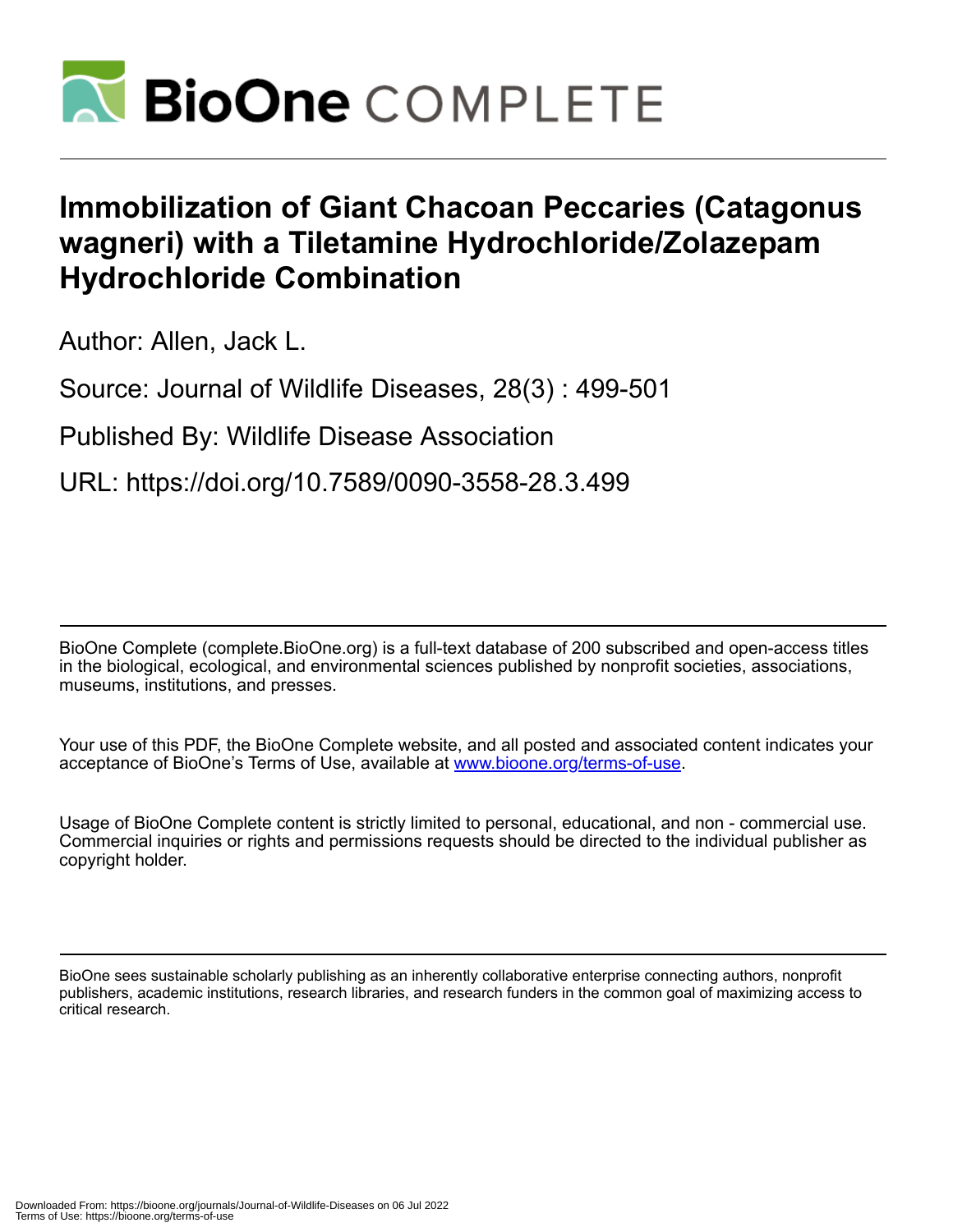## **Immobilization of Giant Chacoan Peccaries (Catagonus wagnen) with a Tiletamine Hydrochloride/Zolazepam Hydrochloride Combination**

**Jack L. Allen,** Department of Veterinary Services, San Diego Wild Animal Park, 15500 San Pasqual Valley Road, Escondido, California 92027, USA

ABSTRACT: A tiletamine/zolazepam combi nation was used to immobilize 24 captive giant Chacoan peccaries *(Catagonus wagneri)* at a mean dosage rate of  $2.18 \text{ mg/kg}$  (SD = 0.46) of body weight, given intramuscularly. The mean induction time (the time from injection until recumbency) was 7.6 min  $SD = 2.1$ . Standing time (the time from injection until the peccary stood without stimulation or assistance) ranged from 90 to 240 min. Tiletamine/zolazepam in combination was an effective and safe immobilizing agent for giant Chacoan peccaries.

*Key words:* Giant Chacoan peccary, *Catagonus wagneri,* tiletamine, zolazepam, immo bilization.

The endangered giant Chacoan peccary *(Catagonus wagneri)* inhabits the harsh Gran Chaco thorn forest of northwest Paraguay, southeastern Bolivia and northern Argentina. To learn more about the biology and husbandry of giant Chacoan peccaries, the Zoological Society of San Diego has established a captive breeding program at Estancia Toledo, Gran Chaco, Paraguay. Safe chemical immobilization of this species is necessary to conduct physical examinations and diagnostic procedures.

Telazol $\mathcal{P}$  (A. H. Robins Co., Richmond, Virginia, USA) is a commercially available, nonnarcotic, nonbarbiturate, injectable anesthetic agent, approved for use in dogs and cats. This anesthetic is available as a 1:1  $(w/w)$  ratio of teletamine hydrochloride to zolazepam hydrochloride. Tiletamine is a dissociative anesthetic and zolazepam is a benzodiazepine tranquilizer. This combination has been used to immobilize a wide variety of domestic and nondomestic animals (Gray et a!., 1974; King et al., 1977; Boever et al., 1977; Schobert, 1987).

There are no published reports on the use of immobilizing agents for the Cha coan peccary. The closely related collared peccary *(Tayassu tajacu)* has been suc cessfully immobilized with ketamine hydrochloride (Lochmiller et a!., 1984). One report on the use of tiletamine/zolazepam combination on collared peccaries is limited by small sample size  $(n = 5)$ , wide recommended dosage range, and no description or comments on its effectiveness (Gray et a!., 1974).

In a short clinical trial, five collared peecaries were successfully immobilized using a tiletamine/zolazepam combination of 2.2 mg/kg of body weight, given intramuscularly (i.m.) (J. L. Allen, unpubl. data). This information was used in the present study as a foundation for immobilization of giant Chacoan peccaries.

This study was conducted from September 1990 to July 1991, at Estancia Toledo, Gran Chaco, Paraguay  $(22^{\circ}21'S, 60^{\circ}2'W)$ . Twenty-four (14 male, 10 female) 1- to 7-yr-old giant Chacoan peccaries weighing between 15 and 40 kg were used. They were maintained in large outdoor fenced enclosures and fed a mixture of mandioca, squash, sweet potatoes, cactus pads *(0 puntia sp.),* small hard rolls of bread, seasonal fruit (e.g., watermelon), and nuts (e.g., peanuts).

The immobilizing agent was reconstituted with sterile water to a concentration of 50 mg/ml each of tiletamine and zolazepam. It was given i.m. by hand injection, pole syringe or by using a plastic projectile dart (Vario dart, Telinject USA, Inc., Saugus, California, USA). After injection, the animals were left undisturbed until becoming recumbent and immobilized. A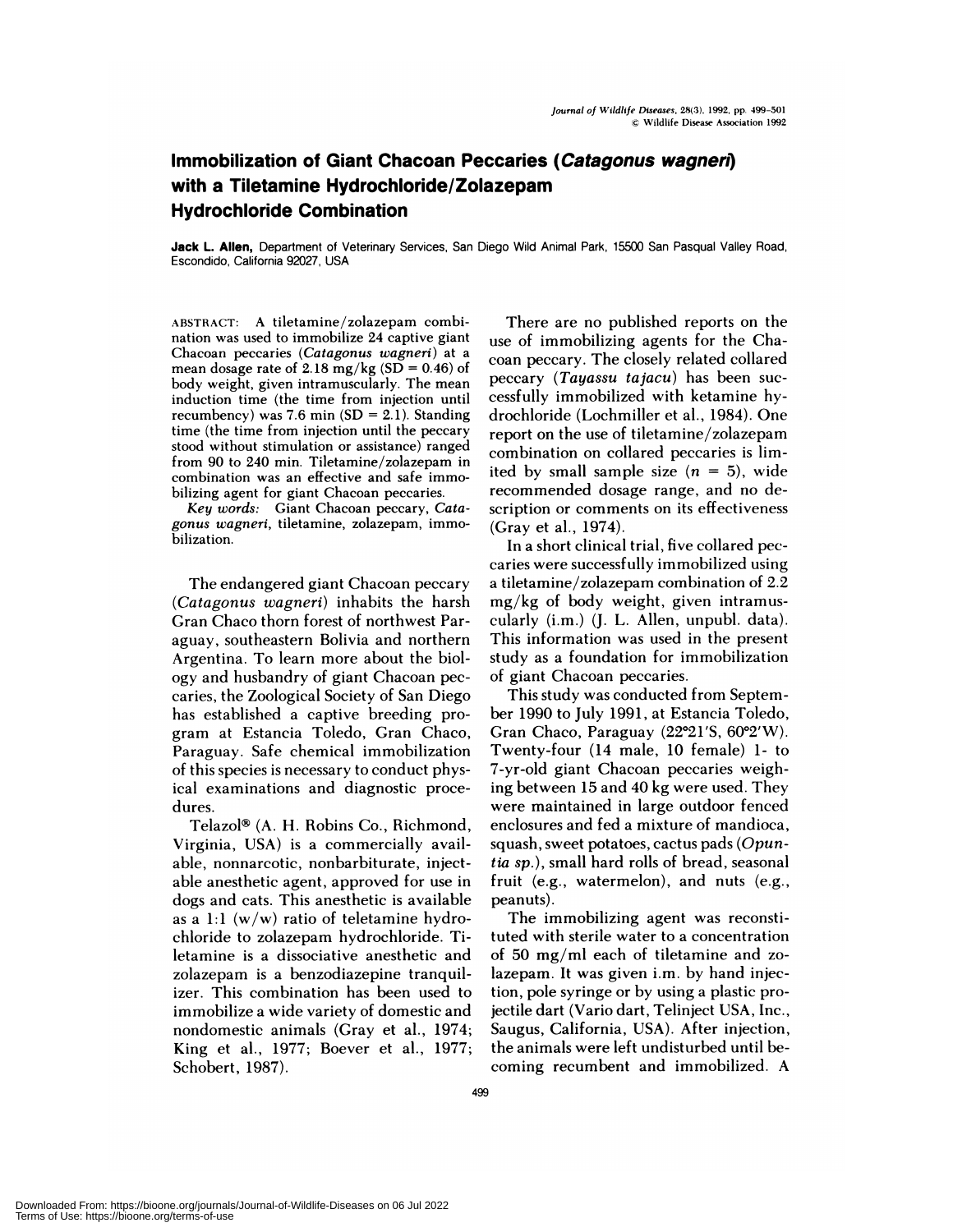**TABLE** 1. Body weights, drug dosages, induction times, rectal temperatures, pulse, respiratory rates, and oxygen saturation for 24 giant Chacoan peccaries immobilized with a combination of tiletamine and zola zepam, September 1990 to July 1991, Paraguay.

|                                   | Mean            | SD        | Range         |
|-----------------------------------|-----------------|-----------|---------------|
| Body weight (kg)                  | 30.0            | 7.18      | $15.9 - 40.0$ |
| Drug dosage $(mg/kg)$             | 2.18            | 0.46      | $1.4 - 3.1$   |
| Induction time <sup>®</sup> (min) | 7.6             | 2.1       | $5.0 - 10.0$  |
| Standing time <sup>b</sup> (min)  | ND <sub>r</sub> | <b>ND</b> | $90 - 240$    |
| Rectal temperature $(C)$          | 38.6            | 1.4       | $37.2 - 40.5$ |
| Pulse (beats/min)                 | 104.7           | 24.3      | $71 - 184$    |
| Respiration (breaths/min)         | 53.8            | 12.2      | $34 - 64$     |
| Oxygen saturation $(\%)$          | 93.2            | 2.2       | $90 - 98$     |

 $*$  Induction time = the time from injection until recumbency.

"Standing time <sup>=</sup> the time from injection until the animal stood without assistance.

Not determined.

peccary was considered immobilized when it was unable to stand after being approached and gently touched or pushed. During the initial 30 min of immobilization, rectal temperature, respiratory rate, heart rate and oxygen saturation were monitored and recorded every 5 min. Monitoring was done by rectal thermometer, counting chest excursions, and use of a pulse oximeter (N-10 Pulse Oximeter, Nellcor Incorporated, Hayward, California, USA). The tongue was used as the site of sensor placement for all pulse oximetry measurements. Oxygen saturation is a measure of the degree to which oxygen is bound to hemoglobin. The pulse oximeter was used to estimate oxygen saturation by sensing differences in the absorption spectra of these two forms of hemoglobin (Ke! leher, 1989). Induction time was defined as the time in minutes from injection of the drug until the animal became recum bent. Standing time was defined as the time in minutes from injection of the drug until the peccary stood without assistance.

The results are reported in Table 1. The ambient temperatures during this clinical study ranged from 16 C to29 C. Inductions and recoveries were smooth. Convulsions or excessive salivation were not observed. There was no morbidity or mortality and no peccaries became re-sedated. After being immobilized, animals were wrapped with dark, soft towels around their eyes to calm them. All animals retained palpebral, corneal and swallowing reflexes. Overall muscle relaxation was good which enabled thorough physical examinations. Respiratory patterns often were observed to be rapid, shallow and fast.

Cutaneous analgesia was poor in that all peccaries reacted with limb movement to routine venipuncture. It was not possible to make continuous observations during the recovery period; thus, the standing time is reported as a range from 90 to 240 min. Standing animals retained an ataxic gait and dulled mentation. Full recovery with normal behavior occurred 6 to 8 hr postimmobilization.

One yearling male not included in the study accidently was given a double dose of 4.4 mg/kg i.m. of tiletamine/zolazepam. Doubling the dose did not achieve a shorter induction time (7 min) but it did lengthen standing time (300 min) and the time until fully recovered (12 to 24 hr). This is consistent with Kreeger et al.'s (1990) observations in gray wolves *(Canis lupus*). The rectal temperature, heart rate, respiratory rate and oxygen saturation in this double-dosed animal were similar to other animals in the study. From this one experience, doubling the dose of Telazol did not result in a deeper level of anesthesia.

One female giant Chacoan peccary was pregnant at the time of her immobiliza